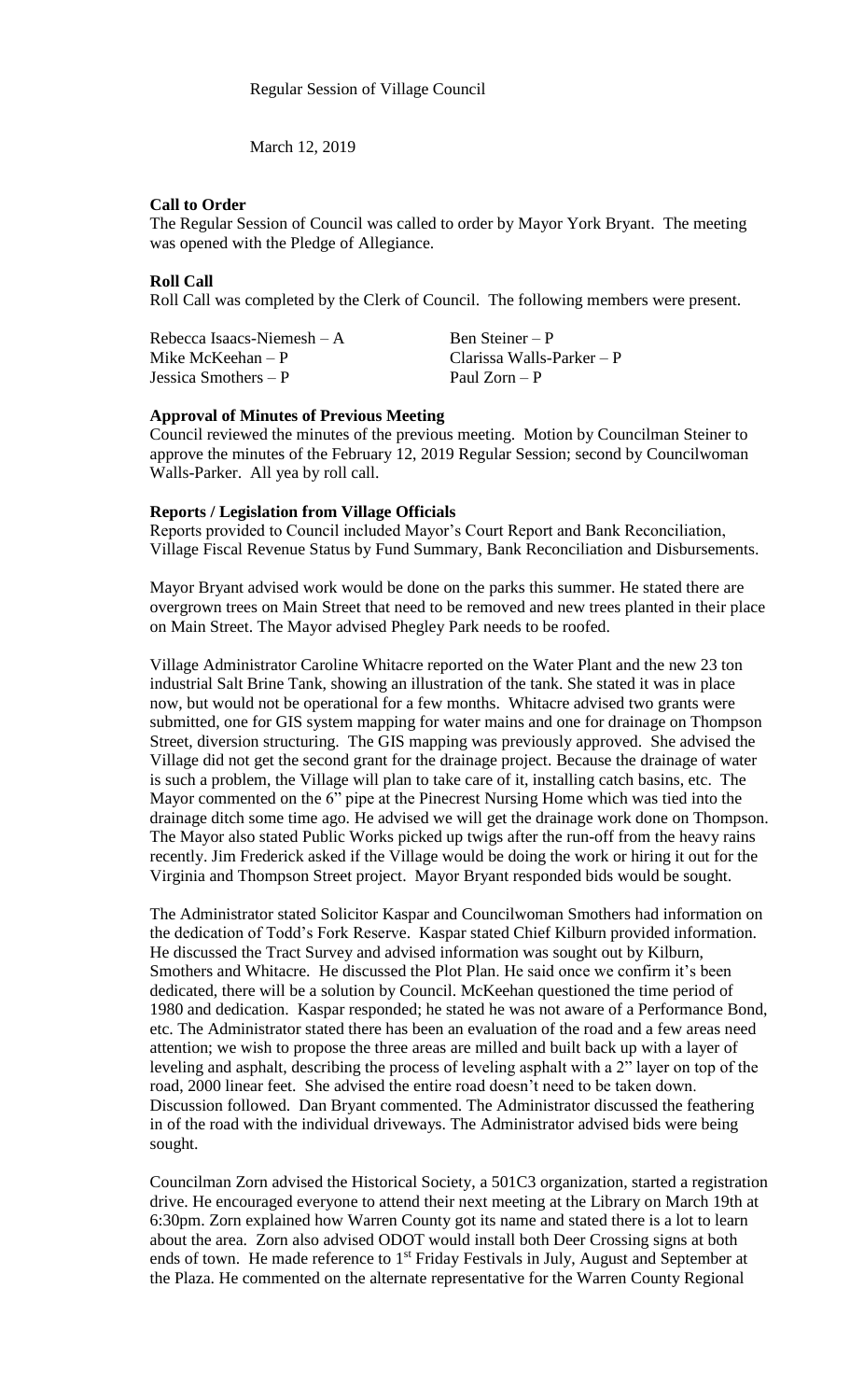#### Regular Session of Village Council

March 12, 2019

Planning Commission, advising the quarterly meetings are at 5:30pm; the next meeting is April 9th. Whitacre stated previously Randy Osborn volunteered as the alternate. Zorn asked if the April Council Meeting could be moved to 7pm. Discussion followed. All were in agreement. Zorn also complimented the Police for meeting with a resident to help the son, a Cub Scout, with a project.

The Mayor explained a telephone pole with a wire down required an emergency repair at a charge of \$3,000 to the Village by Capital Electric Bev Massey inquired about the trees at the Plaza, stating they were in bad shape. The Mayor commented the owner who is incorporated is responsible, not the Village. Discussion followed. Zorn commented on Prospect Road; it looks like a waterfall coming out of the brick wall at the top of the hill at the Art Center; the wall may collapse. Discussion followed. Mayor Bryant asked Zorn to meet with Public Works personnel and show them the location.

Fiscal Officer Tina Powell advised she obtained two proposals for the streetlight at the corner of Highlawn and Houston which is outdated, one for LED at \$693.73 and \$555.98 for HPS lens. The Mayor stated the current light was dim and was concerned about feedback regarding the brightness of a new light. Zorn commented. The Mayor asked the Administrator to have Public Works check the lights after dark and provide pole numbers. Discussion followed. Mayor Bryant advised painting for crosswalk could be done in May.

Solicitor Kaspar discussed an increase in appropriations needed for contractor JK Meurer for Morrow Blackhawk project by emergency; the additional funds, \$37,694, were at the direction of the engineer. He read the pending Resolution. Councilman McKeehan asked

Motion by McKeehan to suspend the rules and waive three readings of Resolution #2-19; second by Zorn. Motion by McKeehan to adopt Resolution #2-19, approving \$37,694 appropriation increase for Morrow Blackhawk Safety Improvement Project; second by Zorn. All yea by roll call.

Kaspar read an Ordinance requested by Warren County for the 2019 appropriation budget, previously approved and submitted. The County requested a specific Ordinance be provided.

Motion by McKeehan to suspend the rules and waive three readings of Ordinance #3-19; second by Steiner. Motion by McKeehan to approving Ordinance #3-19, for the 2019 Appropriation Budget; second by Steiner. All yea by roll call.

### **Public Forum**

Tracey Shump of Mom's Antiques advised of a newly formed revitalization organization called Memorable Morrow. She stated there were 11 board members, provided the EIN number, list of board members and contact information. She stated the focus is on the Bike Trails and parks and needed improvements to help Morrow flourish. Shump stated the organization would like to have a representative come to the next meeting to offer ideas and request volunteers. She stated on July 18, the Cincinnati Food Truck Association wants to have a Food Truck Rally from 4pm to 9pm on Main Street. Shump presented a form to the Village Solicitor, stating the Village of Morrow would need to sign it for approval for the Food Truck Rally. She then discussed an event on September 28-29, the 40<sup>th</sup> Anniversary of Little Miami State Park and asked if Morrow would host a lunch to help with the Festival at the Pit Stop. She stated there is a charge of \$5 to bike riders. Mayor Bryant stated we currently have a Marathon each year for runners. Discussion followed. Jim Frederick asked about the status of the 501C3. Shump stated she filed with IRS. Councilwoman Walls-Parker discussed Porta-Potties and parking and asked who the contact person was for the Marathon last year. She discussed the parking and advised the new owners were unaware.

Luanne Cain stated she has been a resident of the Village since 2010; many issues are being addressed throughout the Village, one is the flooding. She stated drainage to the property